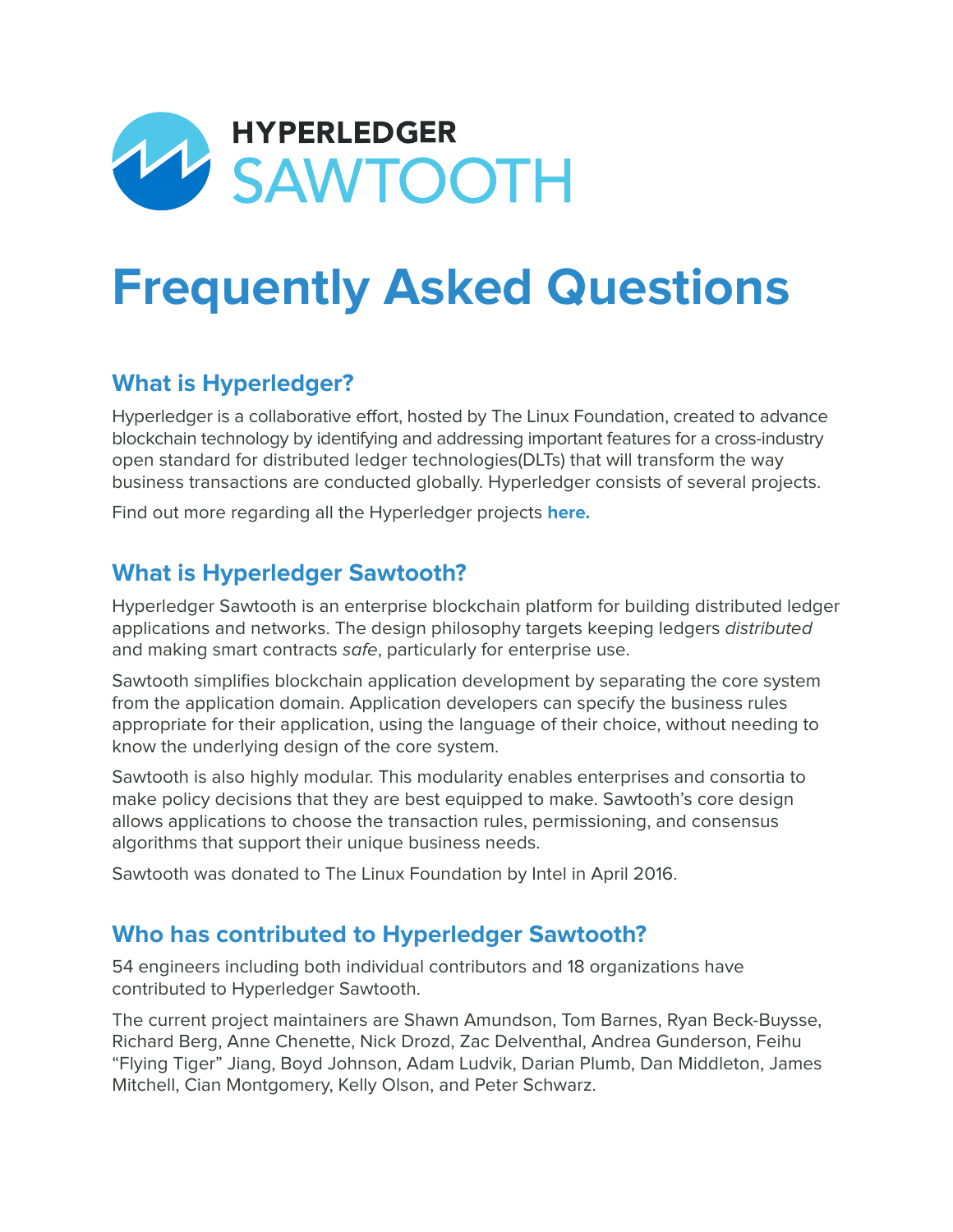# **What is the significance of Hyperledger Sawtooth 1.0?**

Since Hyperledger focuses on enterprise grade blockchain technologies and is recognized as one of the leaders (rather than focusing on cryptocurrency), this is a milestone moment as the Hyperledger technical community has determined Sawtooth is now ready for production deployments. This is also the second active project under Hyperledger to hit 1.0 production level, coming on the heels of Hyperledger Fabric 1.0 in July 2017.

#### **What is the difference between Hyperledger Sawtooth 1.0 and Hyperledger Fabric 1.0?**

Hyperledger Sawtooth 1.0 and Hyperledger Fabric 1.0 are both stable frameworks hosted by The Linux Foundation.

Hyperledger Sawtooth's design philosophy targets keeping distributed ledgers distributed and making smart contracts safe - particularly for enterprise use.

Sawtooth is the first project to release with Byzantine Fault Tolerance options. This is a higher level of robustness than Crash Fault Tolerance. Further consensus in Sawtooth is not just pluggable (deployment time) but dynamic (changeable in runtime).

Sawtooth also uniquely offers "global state agreement," an assurance that each node has cryptographically identical copies of the blockchain database.

A few of the features included in Hyperledger Sawtooth v1.0 include:

- **• On-chain governance –** Utilize smart contracts to vote on blockchain configuration settings such as the allowed participants and smart contracts.
- **• Advanced transaction execution engine –** Process transactions in parallel to accelerate block creation and validation.
- **• Support for Ethereum –** Run solidity smart contracts and integrate with Ethereum tooling.
- **• Dynamic consensus –** Upgrade or swap the blockchain consensus protocol on the fly as your network grows, enabling the integration of more scalable algorithms as they are available.
- **• Broad language support –** Program smart contracts in your preferred language, with support including Go, JavaScript, Python and more.

#### **What consensus algorithms does Hyperledger Sawtooth support?**

Hyperledger Sawtooth provides three consensus implementations, with a forth under active development:

- **• Dev\_mode:** a simplified random leader algorithm that is useful for developers and test networks that require only crash fault tolerance.
- **• PoET:** short for "Proof of Elapsed Time", PoET is a Nakamoto-style consensus algorithm. It is designed to be a production-grade protocol capable of supporting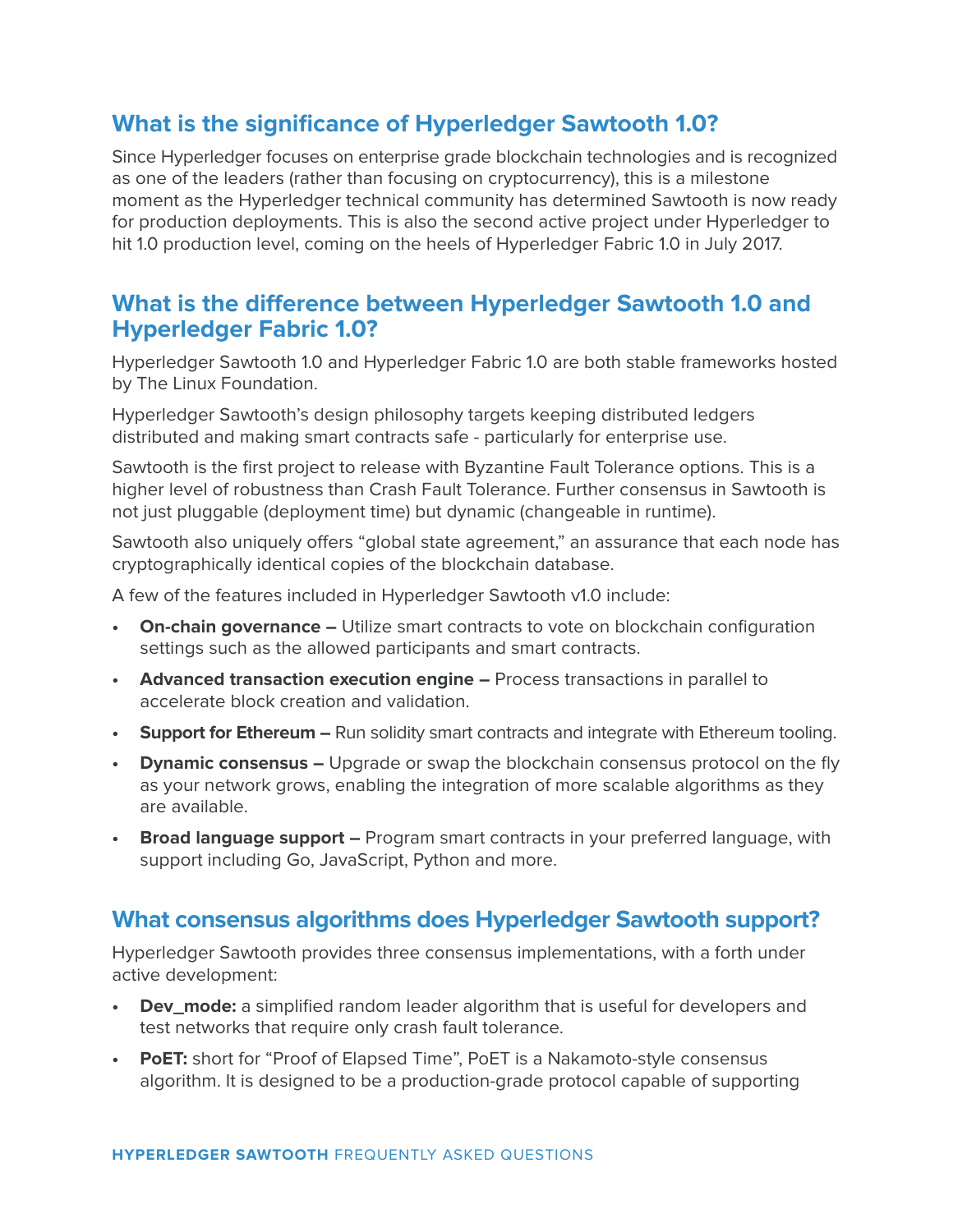large network populations that include byzantine actors. More information can be found about the PoET algorithm here - **[PoET 1.0 Specification](https://sawtooth.hyperledger.org/docs/core/releases/latest/architecture/poet.html)**.

- **• PoET-Simulator:** Sawtooth includes an implementation of PoET that simulates the secure instructions. This mechanism enables large-scale consensus populations, but forgoes Byzantine fault tolerance.
- **• RAFT (Under Development):** The RAFT consensus protocol is a crash-fault tolerant 'voting'-style consensus algorithm. It is designed for high throughput, low latency transactions.

# **Is Hyperledger Sawtooth interoperable with any other Hyperledger technologies?**

Yes, in August, an initial proof-of-concept integration between the Hyperledger Sawtooth and Hyperledger Burrow projects was completed. As a result of this integration, "simple" EVM smart contracts can be deployed to Hyperledger Sawtooth using the "Seth" (Sawtooth Ethereum) Transaction Family. You can learn more about the integration **[here](https://hyperledger.org/blog/2017/08/22/hello-world-meet-seth-sawtooth-ethereum)**.

# **What are some POCs/use cases with Hyperledger Sawtooth and what companies are using it?**

**[dotBlockchain Media -](https://www.cryptoninjas.net/2017/08/22/dotblockchain-media-selects-hyperledger-sawtooth-music-content-rights-registry/)** Building a platform powered by Hyperledger Sawtooth to track their music recording content rights registry.

**[State Bank of India -](https://cio.economictimes.indiatimes.com/news/corporate-news/state-bank-of-india-partners-with-bankchain-and-intel-to-deploy-blockchain-solutions/61396719)** Building a platform powered by Hyperledger Sawtooth to manage their mandatory Know Your Customer (KYC) details in their system.

**[PokitDok -](https://blog.pokitdok.com/pokitdok-intel-blockchain-technology/)** Using Hyperledger Sawtooth as its premier platform for recording DokChain healthcare transactions.

The **[Open Music Initiative](http://open-music.org/)** is using Hyperledger Sawtooth as the foundational technology for a distributed ledger to facilitate transparent and seamless payment flows for fair compensation to artists and other right holders.

Using Hyperledger Sawtooth as a platform, **[T-Mobile](https://github.com/tmobile/hyperdirectory)** has created Sawtooth Hyper Directory as an Identity and Access Management (IAM) solution.

**[Wind River](https://github.com/Wind-River/sparts/blob/master/README.md)** is using the Hyperledger Sawtooth 1.0 platform to provide the missing infrastructure piece enabling them to deliver an open commercial grade software components ledger for IoT devices.

## **Are there any marketing assets to collateral that explain more about Hyperledger Sawtooth 1.0?**

Yes, please visit the **[Hyperledger Sawtooth project page](https://www.hyperledger.org/projects/sawtooth)** to see more details and resources including demos on how Hyperledger Sawtooth can be utilized for tracking the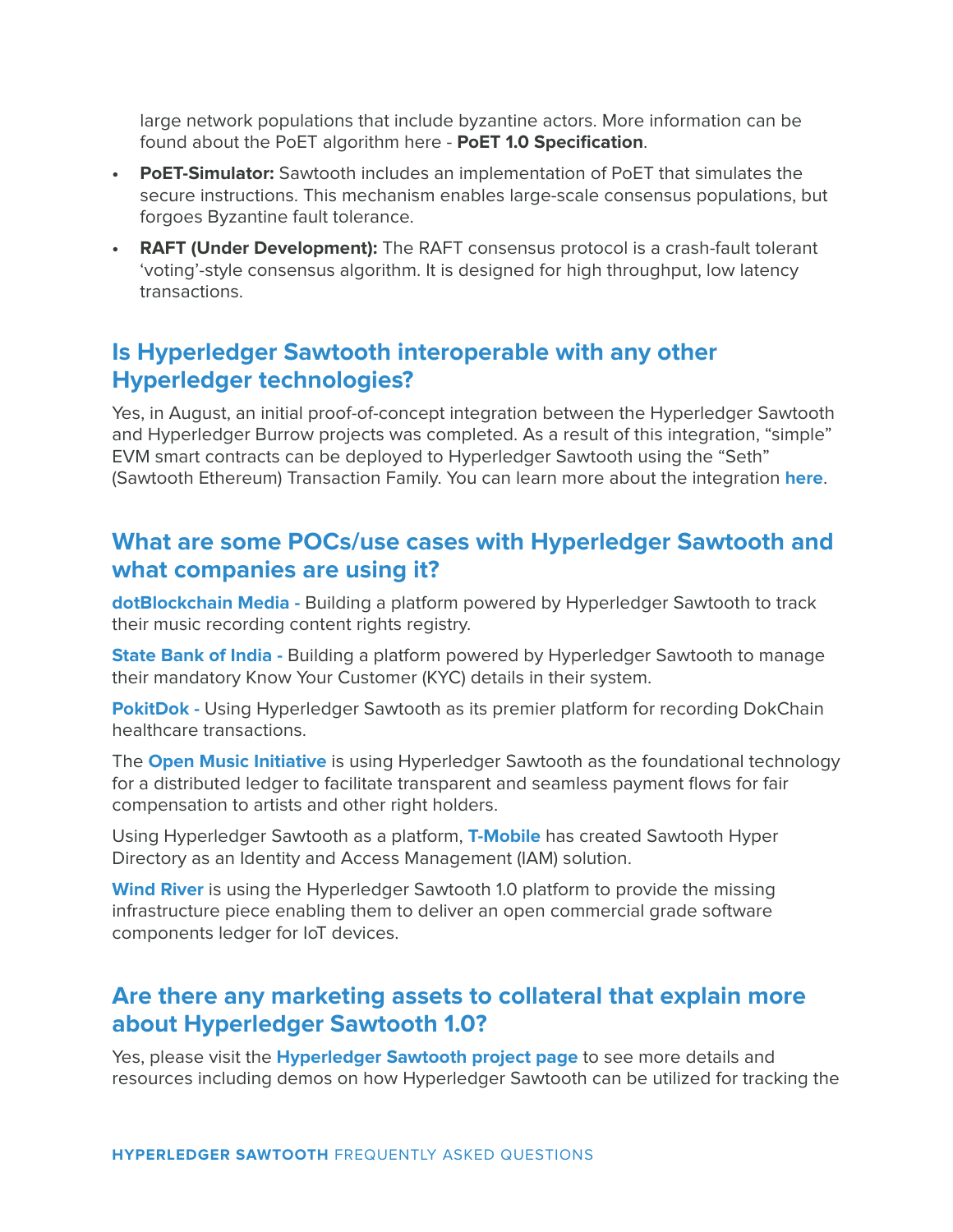seafood industry supply chain, securing bond settlement across financial institutions and managing digital asset ownership.

# **What access to Hyperledger Sawtooth code do Hyperledger members have that non-members do not?**

Hyperledger Sawtooth is completely open source. This means that anyone, regardless of membership, has the ability to download, use, and modify Hyperledger Sawtooth.

#### **Where do I learn more about the design of the Hyperledger Sawtooth 1.0?**

You can read more about Hyperledger Sawtooth's design **[here](https://sawtooth.hyperledger.org/docs/core/releases/latest/introduction.html)** via the documentation.

#### **How do I get started with Hyperledger Sawtooth?**

Read Hyperledger Sawtooth's **[Introduction](https://sawtooth.hyperledger.org/docs/core/releases/latest/introduction.html)** for a project overview, then go hands-on with by working through the **[Application Developer's Guide](https://sawtooth.hyperledger.org/docs/core/releases/latest/app_developers_guide.html)**.

Hyperledger Sawtooth's community page has resources for developers to connect with Sawtooth developers, such as on **[Rocket.chat](https://wiki.hyperledger.org/community/chat_channels)** channels and **[Mailing lists](https://lists.hyperledger.org/mailman/listinfo)**, as well as information on contributing.

Example application **[demos](https://sawtooth.hyperledger.org/examples/)** are also available.

## **How do I interact with the Hyperledger Sawtooth community?**

Key communication vehicles:

**[Rocket.chat](https://chat.hyperledger.org/home)** for group and 1 on 1 communications. The **[#sawtooth](https://chat.hyperledger.org/channel/sawtooth)** channel is used by the Hyperledger Sawtooth community.

Rocket.chat **[channel](https://wiki.hyperledger.org/community/chat_channels)** guide, giving descriptions, so you can find what you are most interested in following.

**[Mailing lists](https://lists.hyperledger.org/mailman/listinfo)** to subscribe to conversations and participate.

"Working groups" - There are several active **[working groups](https://wiki.hyperledger.org/community/calendar-public-meetings)** that tackle big items such as the technical steering committee, requirements gathering and definition of use cases, identity, and documentation, etc.

#### **Where can I find information on Hyperledger Sawtooth architecture?**

See Hyperledger Sawtooth's **[architecture explained document](https://sawtooth.hyperledger.org/docs/core/releases/latest/architecture.html)**.